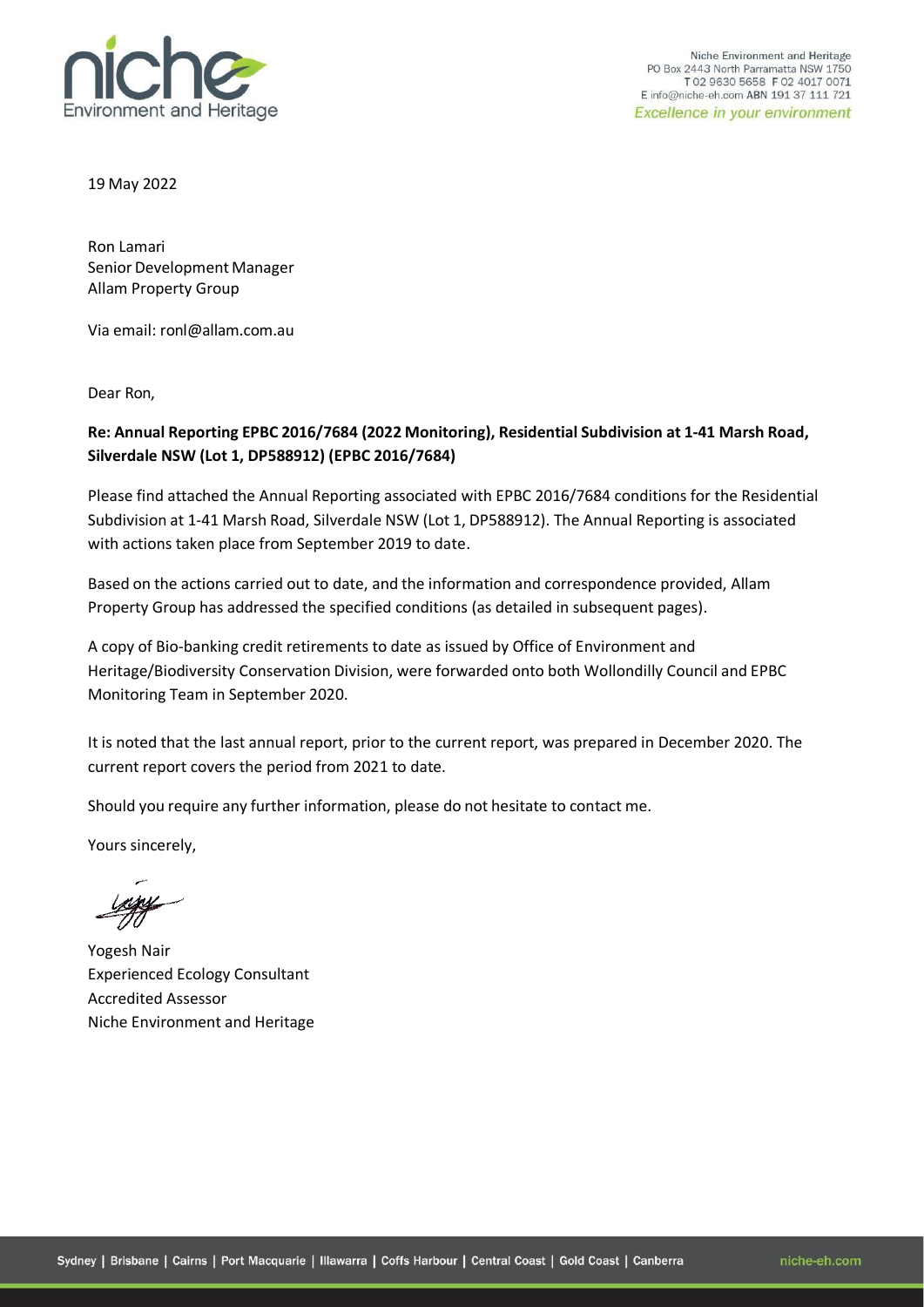

# Annual Reporting of Conditions of Approval (EPBC 2016/7684)

### *1. The person taking the action must not clear more than 9.25 hectares of SSTF ecological community and must limit all vegetation clearing to within the project disturbance boundary*

Clearing associated with Stages 1, 2, 3, 4 and 5 has occurred at the site.

No more than 9.25 ha of SSTF has been cleared. All clearing undertaken is located within the approved disturbance boundary.

## *2. Prior to the commencement of the action, the person taking the action must secure a Managed Reserve as shown in Annexure A, and manage it in accordance with the Vegetation Management Plan approved by the Wollondilly Shire Council and in accordance with Schedule 1 of the BioBanking Statement.*

Managed Reserve as identified in Schedule 1 has been made secure by placement of temporary construction fence. The on-site BioBank site was inspected by both Niche Environment and Heritage (Niche) and the Biodiversity Conservation Trust (BCT) on 28 October 2020. An annual inspection was carried out by Niche on 6 May 2022.

Whilst the site assessment focused on the on-site BioBank site, the outcome was that passive management carried out to date is sufficient. The following management actions have been undertaken in the Managed Reserve: suitable sedimentation fencing in place as part of civil works to minimise potential for erosion and sedimentation .

## *3. To compensate for the loss of 9.25 hectares of SSTF, the person taking the action must purchase and retire a minimum of 365 Narrow-leaved Ironbark - Broad-leaved lronbark - Grey Gum open forest of the edges of the Cumberland Plain, Sydney Basin Bioregion (HN556) credits. Credits must be retired prior to the commencement of each stage of the action as described in Annexure B and Schedule 2 of the BioBanking Statement. Credits must be retired at a registered BioBank Site.*

All required credits have been retired from registered BioBank sites. Allam property Group provided a copy of Bio-banking credit retirements to date (as issued by Office of Environment and Heritage/Biodiversity Conservation Division) to both Wollondilly Council and EPBC Monitoring Team, including:

- A copy of the stage 1 retired credits included in the September 2019 monitoring report
- A copy of the Stage 2 retired credits provided in September 2019
- A copy of the Stages 3 and 4 retired credits provided in March 2020.
- A copy of the Stages 5 and 6, and remediation area retired credits provided in May 2021.

## *4. Within 2 weeks following the retirement of credits for each stage as described in dated Annexure B (required under condition 3), the person taking the action must submit a BioBanking Retirement Credit Report to the Department as evidence of compliance.*

Evidence of the BioBanking credit retirement has been attached separately with this report.

*5. The person taking the action must ensure that the BioBanking Agreement(s) associated with the established BioBank Site(s) include:*

*a. specific reference to EPBC Act listed SSTF;*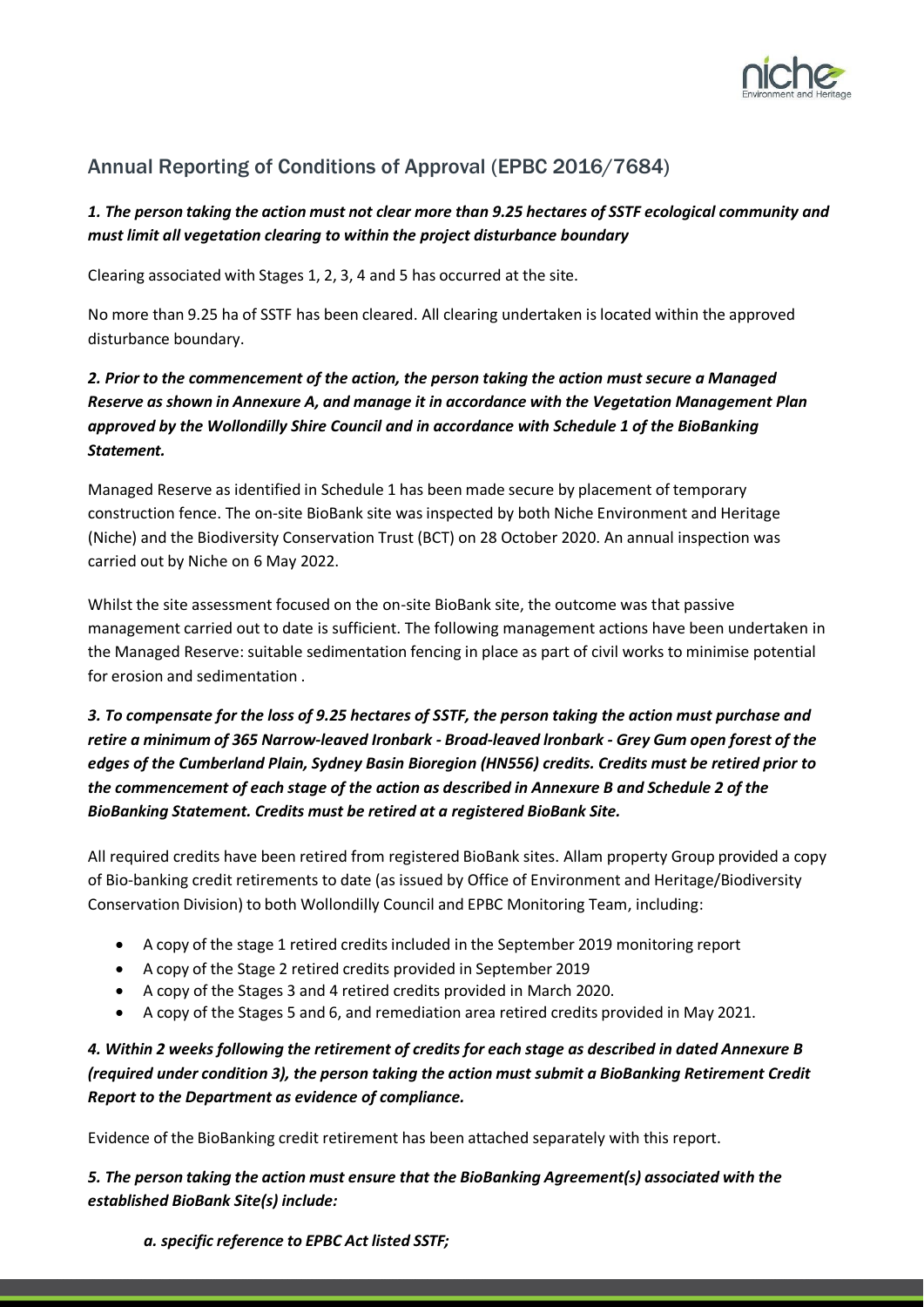

*b. a description of the management measures that will be implemented, including a discussion of how the measures outlined take into account EPBC Act guidelines and policies relevant to EPBC Act listed SSTF;*

*c. performance indicatorsfor evaluating the management of the BioBank site(s);*

*d. corrective measures and contingency measures(including evaluation measures) that will be used in the event that performance indicators are not met.*

Condition noted. BioBanking credits retired for SSTF meet the Commonwealth Definition and have the associated management measures and indicators to ensure the in-perpetuity protection and enhancement of Commonwealth SSTF.

### *6. As evidence of compliance, the person taking the action must provide the Department with a copy of the BioBanking Agreement(s), 2 weeks prior to the retirement of credits as required under condition 3.*

Allam property Group provided a copy of Bio-banking credit retirements to date (as issued by Office of Environment and Heritage/Biodiversity Conservation Division) to both Wollondilly Council and EPBC Monitoring Team, including:

- A copy of the stage 1 retired credits included in the September 2019 monitoring report
- A copy of the Stage 2 retired credits provided in September 2019
- A copy of the Stages 3 and 4 retired credits provided in March 2020
- A copy of the Stages 5 and 6, and remediation area retired credits provided in May 2021.

#### *Administrative conditions*

### *7. Within 14 days after the commencement of the action, the person taking the action must advise the Department in writing of the actual date of commencement.*

BioBanking Agreements in place for the retirement of the required credits.

*8. Within three months of every 12 month anniversary of the commencement of the date of action, the person taking the action must publish a report on the Allam Property Group this notice website addressing compliance with each of the conditions of this approval, including implementation of any management plans as specified in the conditions. Documentary evidence providing proof of the date of publication and non-compliance with any of the conditions of this approval must be provided to the Department at the same time as the compliance report is published. The report must remain published for the life of the approval. The person taking the action must continue to publish the report annually unless otherwise agreed to in writing by the Minister.*

The report has been updated for the required 12 months update from the last report issued in 2020. Previous annual reports are available on Allam Property Group website.

*9. Within three months of every 12 month anniversary of the commencement of the date of action, the person taking the action Upon the direction of the Minister, the person taking the action must ensure that an independent audit of compliance with the conditions of approval is conducted and this notice report submitted to the Minister. The independent auditor must be approved by the Minister prior to the commencement of the audit. Audit criteria must be agreed to by the Minister and the audit report must address the criteria to the satisfaction of the Minister.*

Noted.